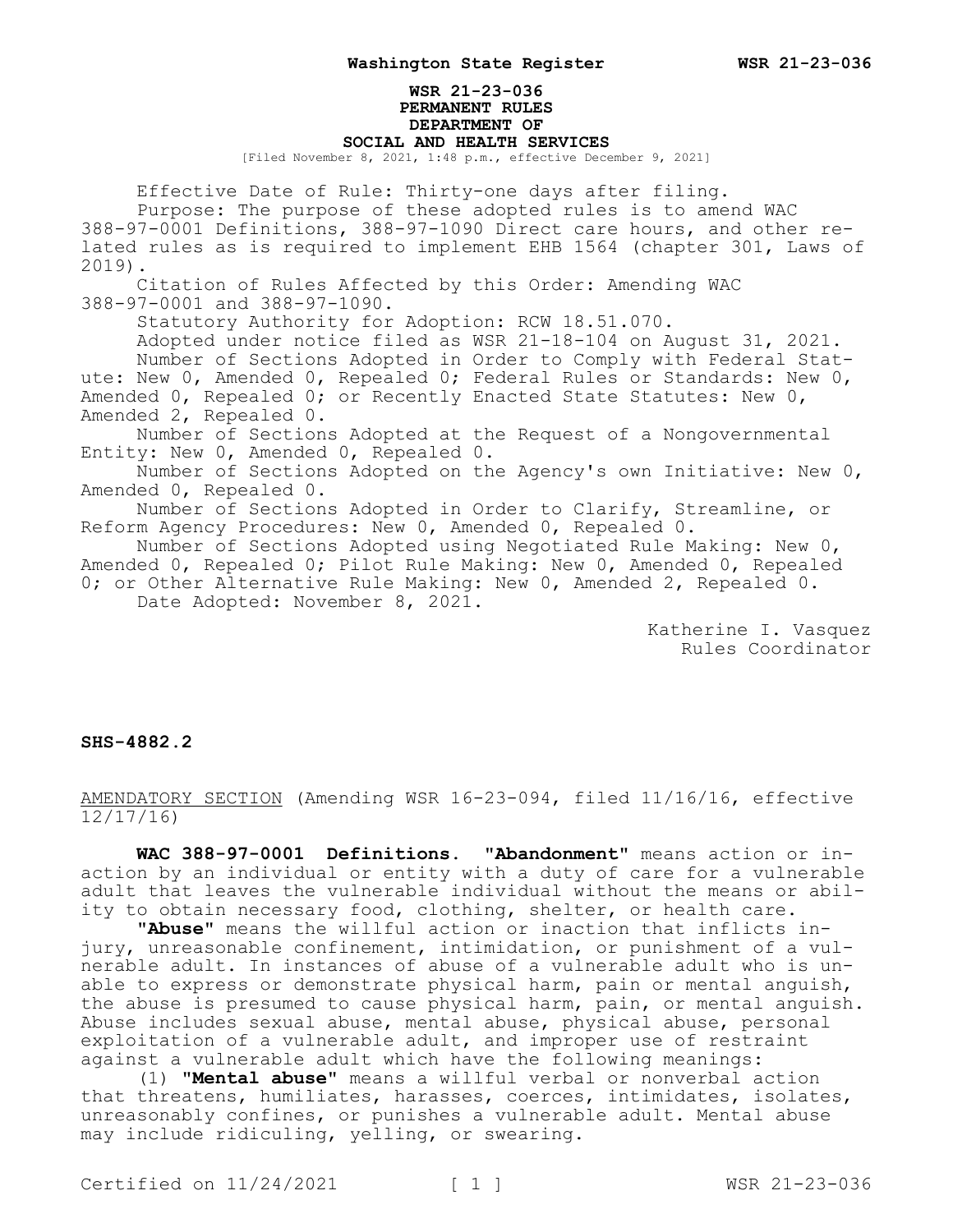## **Washington State Register WSR 21-23-036**

(2) **"Physical abuse"** means the willful action of inflicting bodily injury or physical mistreatment. Physical abuse includes, but is not limited to, striking with or without an object, slapping, pinching, choking, kicking, shoving, or prodding.

(3) **"Sexual abuse"** means any form of nonconsensual sexual conduct, including, but not limited to, unwanted or inappropriate touching, rape, sodomy, sexual coercion, sexually explicit photographing, and sexual harassment. Sexual conduct may include interactions that do not involve touching, including but not limited to sending a resident sexually explicit messages, or cuing or encouraging a resident to perform sexual acts. Sexual abuse includes any sexual conduct between a staff person and a resident, whether or not it is consensual.

(4) **"Personal exploitation"** means an act of forcing, compelling, or exerting undue influence over a vulnerable adult causing the vulnerable adult to act in a way that is inconsistent with relevant past behavior, or causing the vulnerable adult to perform services for the benefit of another.

(5) **"Improper use of restraint"** means the inappropriate use of chemical, physical, or mechanical restraints for convenience or discipline or in a manner that:

(a) Is inconsistent with federal or state licensing or certification requirements for facilities, hospitals, or programs authorized under chapter 71A.12 RCW;

(b) Is not medically authorized; or

(c) Otherwise constitutes abuse under this section.

**"Administrative hearing"** is a formal hearing proceeding before a state administrative law judge that gives:

(1) A licensee an opportunity to be heard in disputes about licensing actions, including the imposition of remedies, taken by the department; or

(2) An individual an opportunity to appeal a finding of abandonment, abuse, neglect, financial exploitation of a resident, or misappropriation of a resident's funds.

**"Administrative law judge (ALJ)"** means an impartial decision-maker who presides over an administrative hearing. ALJs are employed by the office of administrative hearings (OAH), which is a separate state agency. ALJs are not DSHS employees or DSHS representatives.

**"Administrator"** means a nursing home administrator, licensed under chapter 18.52 RCW, who must be in active administrative charge of the nursing home, as that term is defined in the board of nursing home administrator's regulations.

**"Advanced registered nurse practitioner (ARNP)"** means an individual who is licensed to practice as an advanced registered nurse practitioner under chapter 18.79 RCW.

**"Applicant"** means an individual, partnership, corporation, or other legal entity seeking a license to operate a nursing home.

**"ASHRAE"** means the American Society of Heating, Refrigerating, and Air Conditioning Engineers, Inc.

**"Attending physician"** means the doctor responsible for a particular individual's total medical care.

**"Berm"** means a bank of earth piled against a wall.

**"Chemical restraint"** means the administration of any drug to manage a vulnerable adult's behavior in a way that reduces the safety risk to the vulnerable adult or others, has the temporary effect of restricting the vulnerable adult's freedom of movement, and is not standard treatment for the vulnerable adult's medical or psychiatric condition.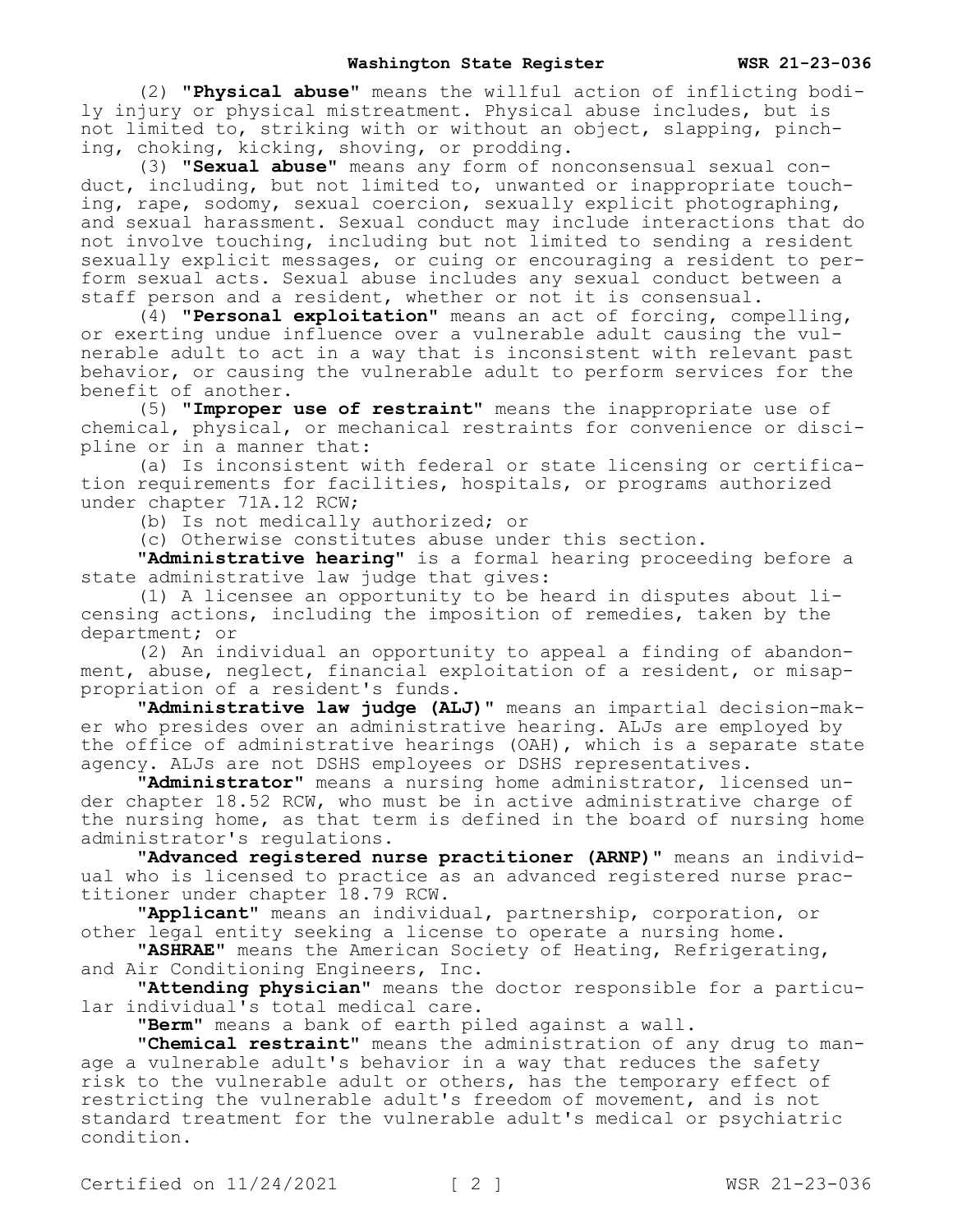## **Washington State Register WSR 21-23-036**

**"Civil adjudication proceeding"** means judicial or administrative adjudicative proceeding that results in a finding of, or upholds an agency finding of, domestic violence, abuse, sexual abuse, neglect, abandonment, violation of a professional licensing standard regarding a child or vulnerable adult, or exploitation or financial exploitation of a child or vulnerable adult under any provision of law, including but not limited to chapter 13.34, 26.44, or 74.34 RCW, or rules adopted under chapters 18.51 and 74.42 RCW. "Civil adjudication proceeding" also includes judicial or administrative findings that become final due to the failure of the alleged perpetrator to timely exercise a legal right to administratively challenge such findings.

**"Civil fine"** is a civil monetary penalty assessed against a nursing home as authorized by chapters  $1\bar{8}.\bar{5}1$  and  $74.42$  RCW. There are two types of civil fines, "per day" and "per instance."

(1) **"Per day fine"** means a fine imposed for each day that a nursing home is out of compliance with a specific requirement. Per day fines are assessed in accordance with WAC  $388-97-4580(1)$ ; and

(2) **"Per instance fine"** means a fine imposed for the occurrence of a deficiency.

**"Condition on a license"** means that the department has imposed certain requirements on a license and the licensee cannot operate the nursing home unless the requirements are observed.

**"Consent"** means express written consent granted after the vulnerable adult or his or her legal representative has been fully informed of the nature of the services to be offered and that the receipt of services is voluntary.

**"Commuting distance radius"** means the one-way travel time between any two points traveling on the generally fastest route without any impediments such as traffic, road work, or road closure.

**"Deficiency"** is a nursing home's failed practice, action or inaction that violates any or all of the following:

(1) Requirements of chapters 18.51 or 74.42 RCW, or the requirements of this chapter; and

(2) In the case of a medicare and medicaid contractor, participation requirements under Title XVIII and XIX of the Social Security Act and federal medicare and medicaid regulations.

**"Deficiency citation"** or **"cited deficiency"** means written documentation by the department that describes a nursing home's deficiency(ies); the requirement that the deficiency(ies) violates; and the reasons for the determination of noncompliance.

**"Deficient facility practice"** or **"failed facility practice"** means the nursing home  $\arctan(s)$ ,  $\arctan(s)$ , or lack of  $\arctan(s)$  that provide the basis for the deficiency.

**"Dementia care"** means a therapeutic modality or modalities designed specifically for the care of persons with dementia.

**"Denial of payment for new admissions"** is an action imposed on a nursing home (facility) by the department that prohibits payment for new medicaid admissions to the nursing home after a specified date. Nursing homes certified to provide medicare and medicaid services may also be subjected to a denial of payment for new admissions by the federal Centers for Medicare and Medicaid Services.

**"Department"** means the state department of social and health services (DSHS).

**"Department on-site monitoring"** means an optional remedy of onsite visits to a nursing home by department staff according to department guidelines for the purpose of monitoring resident care or services or both.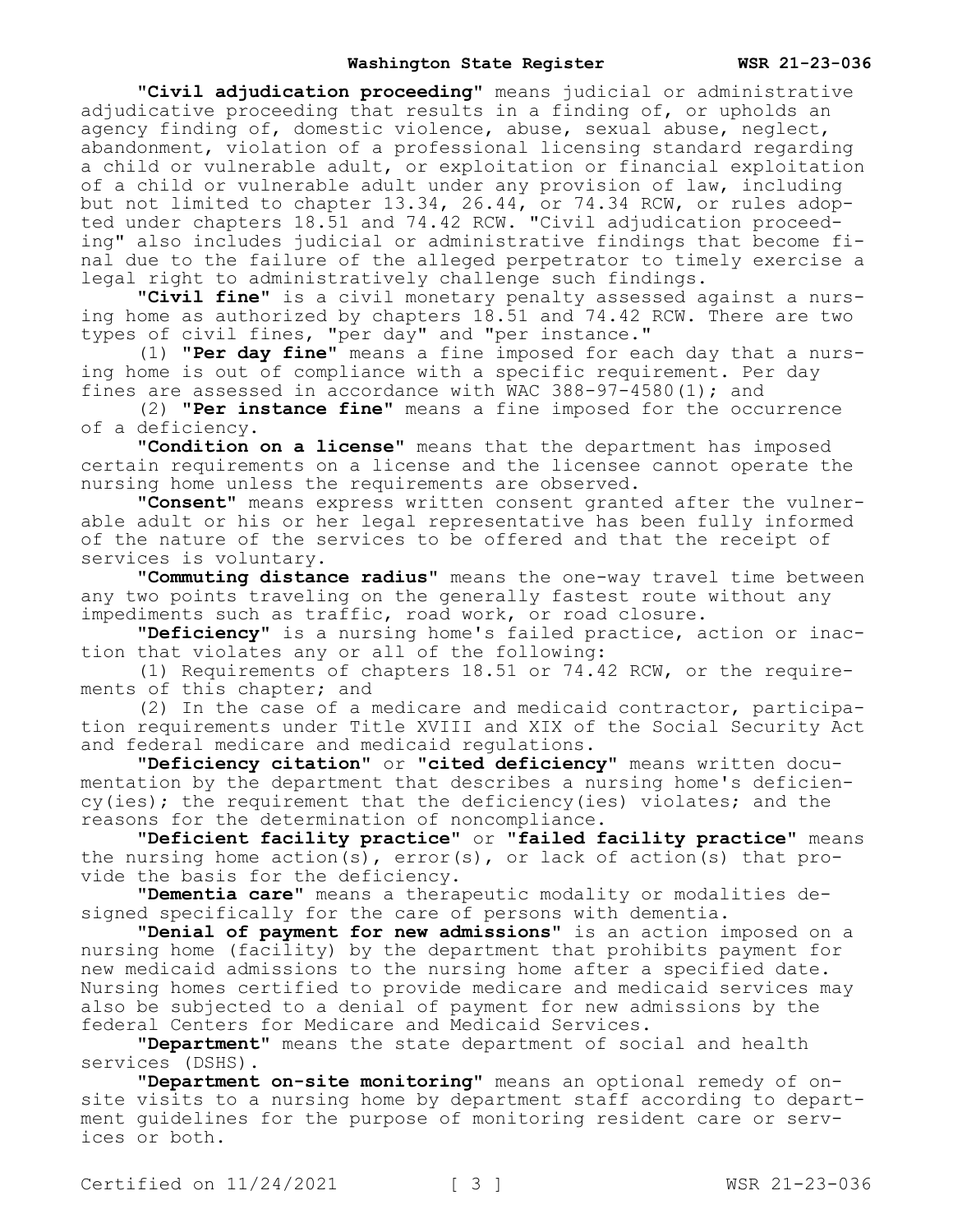**"Dietitian"** means a qualified dietitian. A qualified dietitian is one who is registered by the American Dietetic Association or certified by the state of Washington.

**"Direct care staff"** ((are those individuals who, through interpersonal contact with residents or resident care management, provide care and services to allow residents to attain or maintain the highest practicable physical, mental, and psychosocial well-being. Direct care staff does not include individuals whose primary duty is to maintain the long-term care facility's physical environment, such as housekeeping)) means the staffing domain identified and defined in the Centers for Medicare and Medicaid Service's five-star quality rating system and as reported through the Centers for Medicare and Medicaid Service's payroll-based journal.

**"Directly supervising"** means that the individual responsible for providing oversight to staff is on the premises and quickly and easily available to provide necessary assessments and other direct care of residents.

**"Disclosure statement"** means a signed statement by an individual in accordance with the requirements under RCW 43.43.834. The statement should include a disclosure of whether or not the individual has been convicted of certain crimes or has been found by any court, state licensing board, disciplinary board, or protection proceeding to have neglected, sexually abused, financially exploited, or physically abused any minor or adult individual.

**"Drug"** means a substance:

(1) Recognized as a drug in the official *United States Pharmacopoeia, Official Homeopathic Pharmacopoeia of the United States, Official National Formulary*, or any supplement to any of them; or

(2) Intended for use in the diagnosis, cure, mitigation, treatment, or prevention of disease.

**"Drug facility"** means a room or area designed and equipped for drug storage and the preparation of drugs for administration.

**"Emergency closure"** is an order by the department to immediately close a nursing home.

**"Emergency transfer"** means immediate transfer of residents from a nursing home to safe settings.

**"Entity"** means any type of firm, partnership, corporation, company, association, or joint stock association.

**"Essential community provider"** means a nursing home, which is the only nursing home within a commuting distance radius of at least forty minutes duration, traveling by automobile.

**"Financial exploitation"** means the illegal or improper use, control over, or withholding of the property, income, resources, or trust funds of the vulnerable adult by any person or entity for any person or entity's profit or advantage other than the vulnerable adult's profit or advantage. Some examples of financial exploitation are given in RCW 74.34.020(7).

**"Geriatric behavioral health worker"** means a person with a bachelor's or master's degree in social work, who has received specialized training devoted to mental illness and treatment of older adults.

**"Habilitative services"** means the planned interventions and procedures which constitute a continuing and comprehensive effort to teach an individual previously undeveloped skills.

**"Highest practicable physical, mental, and psychosocial well-being"** means providing each resident with the necessary individualized care and services to assist the resident to achieve or maintain the highest possible health, functional and independence level in accord-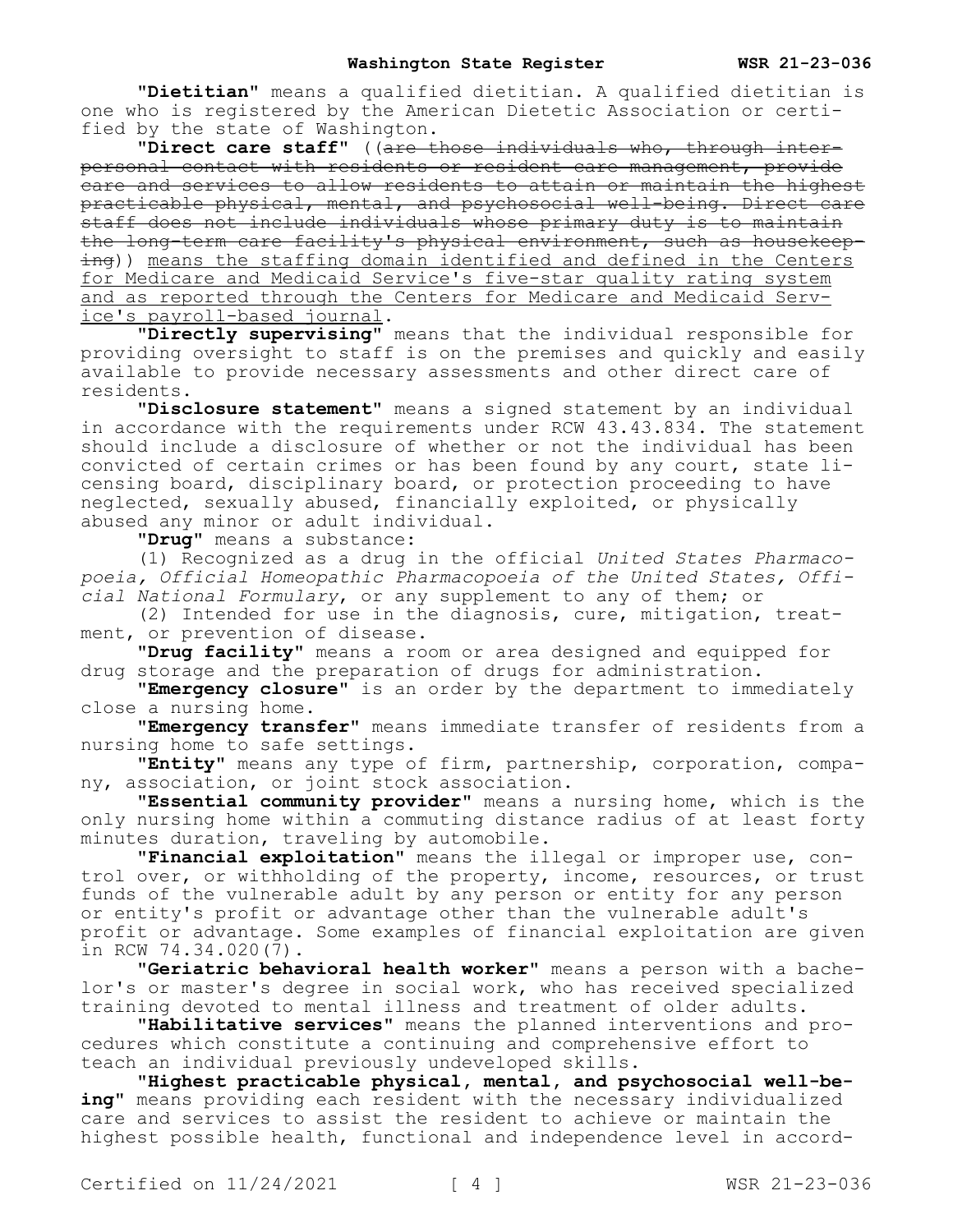#### **Washington State Register WSR 21-23-036**

ance with the resident's comprehensive assessment and plan of care. Care and services provided by the nursing home must be consistent with all requirements in this chapter, chapters 74.42 and 18.51 RCW, and the resident's informed choices. For medicaid and medicare residents, care and services must also be consistent with Title XVIII and XIX of the Social Security Act and federal medicare and medicaid regulations.

**"Informal department review"** is a dispute resolution process that provides an opportunity for the licensee or administrator to informally present information to a department representative about disputed, cited deficiencies. Refer to WAC 388-97-4420.

**"Inspection"** or **"survey"** means the process by which department staff evaluates the nursing home licensee's compliance with applicable statutes and regulations.

**"Intermediate care facility for individuals with intellectual disabilities (ICF/IID)"** means an institution certified under chapter 42 C.F.R., Part 483, Subpart I, and licensed under chapter 18.51 RCW.

**"Large nonessential community providers"** means nonessential community providers that have more than sixty licensed nursing home beds, even if some of those beds are not set up or are not in use.

**"License revocation"** is an action taken by the department to cancel a nursing home license in accordance with RCW 18.51.060 and WAC 388-97-4220.

**"License suspension"** is an action taken by the department to temporarily revoke a nursing home license in accordance with RCW 18.51.060 and this chapter.

**"Licensee"** means an individual, partnership, corporation, or other legal entity licensed to operate a nursing home.

**"Licensed practical nurse"** means an individual licensed to practice practical nursing under chapter 18.79 RCW.

**"Mandated reporter"** as used in this chapter means any employee of a nursing home, any health care provider subject to chapter 18.130 RCW, the Uniform Disciplinary Act, and any licensee or operator of a nursing home. Under RCW 74.34.020, mandated reporters also include any employee of the department of social and health services, law enforcement officers, social workers, professional school personnel, individual providers, employees and licensees of assisted living facilities, adult family homes, soldiers' homes, residential habilitation centers, or any other facility licensed by the department, employees of social service, welfare, mental health, adult day health, adult day care, home health, home care, or hospice agencies, county coroners or medical examiners, or Christian Science practitioners.

**"Mechanical restraint"** means any device attached or adjacent to the vulnerable adult's body that he or she cannot easily remove that restricts freedom of movement or normal access to his or her body. "Mechanical restraint" does not include the use of devices, materials, or equipment that are:

(1) Medically authorized, as required; and

(2) Used in a manner that is consistent with federal or state licensing or certification requirements for facilities.

**"Misappropriation of resident property"** means the deliberate misplacement, exploitation, or wrongful, temporary or permanent use of a resident's belongings or money.

**"NFPA"** means National Fire Protection Association, Inc.

**"Neglect"**:

(1) In a nursing home licensed under chapter 18.51 RCW, neglect means: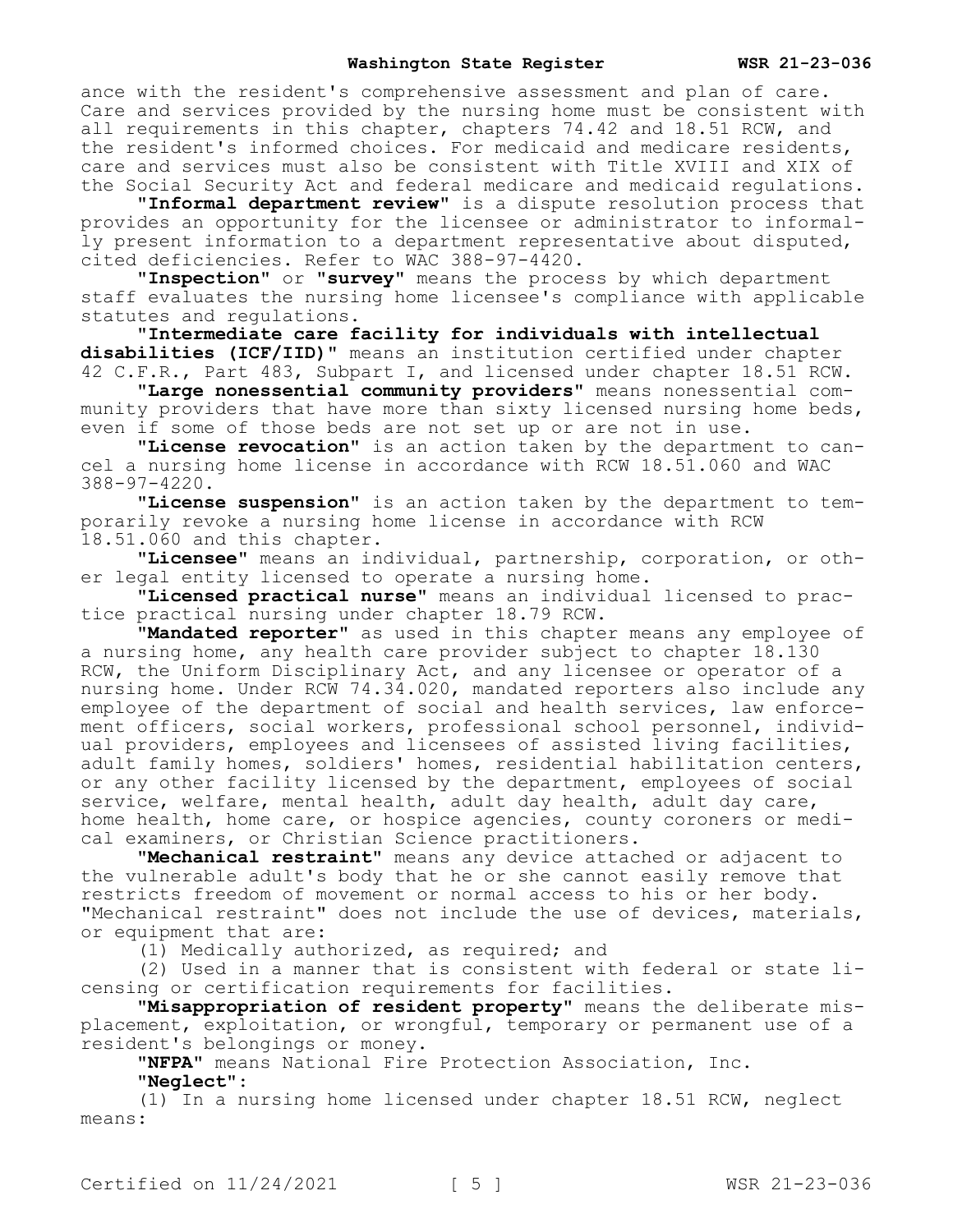(a) A pattern of conduct or inaction by a person or entity with a duty of care that fails to provide the goods and services that maintain physical or mental health of a vulnerable adult, or that fails to avoid or prevent physical or mental harm or pain to a vulnerable adult; or

(b) An act or omission by a person or entity with a duty of care that demonstrates a serious disregard of consequences of such a magnitude as to constitute a clear and present danger to the vulnerable adult's health, welfare, or safety, including but not limited to conduct prohibited under RCW 9A.42.100.

(2) In a skilled nursing facility or nursing facility, neglect also means a failure to provide a resident with the goods and services necessary to avoid physical harm, mental anguish, or mental illness.

**"Noncompliance"** means a state of being out of compliance with state and/or federal requirements for nursing homes/facilities.

**"Nonessential community provider"** means a nursing home located within a commuting distance radius of less than forty minutes duration by automobile from another nursing home.

**"Nursing assistant"** means a nursing assistant as defined under RCW 18.88A.020 or successor laws.

**"Nursing facility (NF)"** or **"medicaid-certified nursing facility"**  means a nursing home, or any portion of a hospital, veterans' home, or residential habilitation center, that is certified to provide nursing services to medicaid recipients under section 1919(a) of the federal Social Security Act. All beds in a nursing facility are certified to provide medicaid services, even though one or more of the beds are also certified to provide medicare skilled nursing facility services.

**"Nursing home"** means any facility licensed to operate under chapter 18.51 RCW.

**"Officer"** means an individual serving as an officer of a corporation.

**"Owner of five percent or more of the assets of a nursing home"**  means:

(1) The individual, and if applicable, the individual's spouse, who operates, or is applying to operate, the nursing home as a sole proprietorship;

(2) In the case of a corporation, the owner of at least five percent of the shares or capital stock of the corporation; or

(3) In the case of other types of business entities, the owner of a beneficial interest in at least five percent of the capital assets of an entity.

**"Partner"** means an individual in a partnership owning or operating a nursing home.

**"Permanent restraining order"** means a restraining order or order of protection issued either following a hearing, or by stipulation of the parties. A "permanent" order may be in force for a specific time period (for example, one year), after which it expires.

**"Person"** means any individual, firm, partnership, corporation, company, association or joint stock association.

**"Pharmacist"** means an individual licensed by the Washington state board of pharmacy under chapter 18.64 RCW.

**"Pharmacy"** means a place licensed under chapter 18.64 RCW where the practice of pharmacy is conducted.

**"Physical restraint"** means the application of physical force without the use of any device for the purpose of restraining the free movement of a vulnerable adult's body. "Physical restraint" does not include briefly holding without undue force a vulnerable adult in or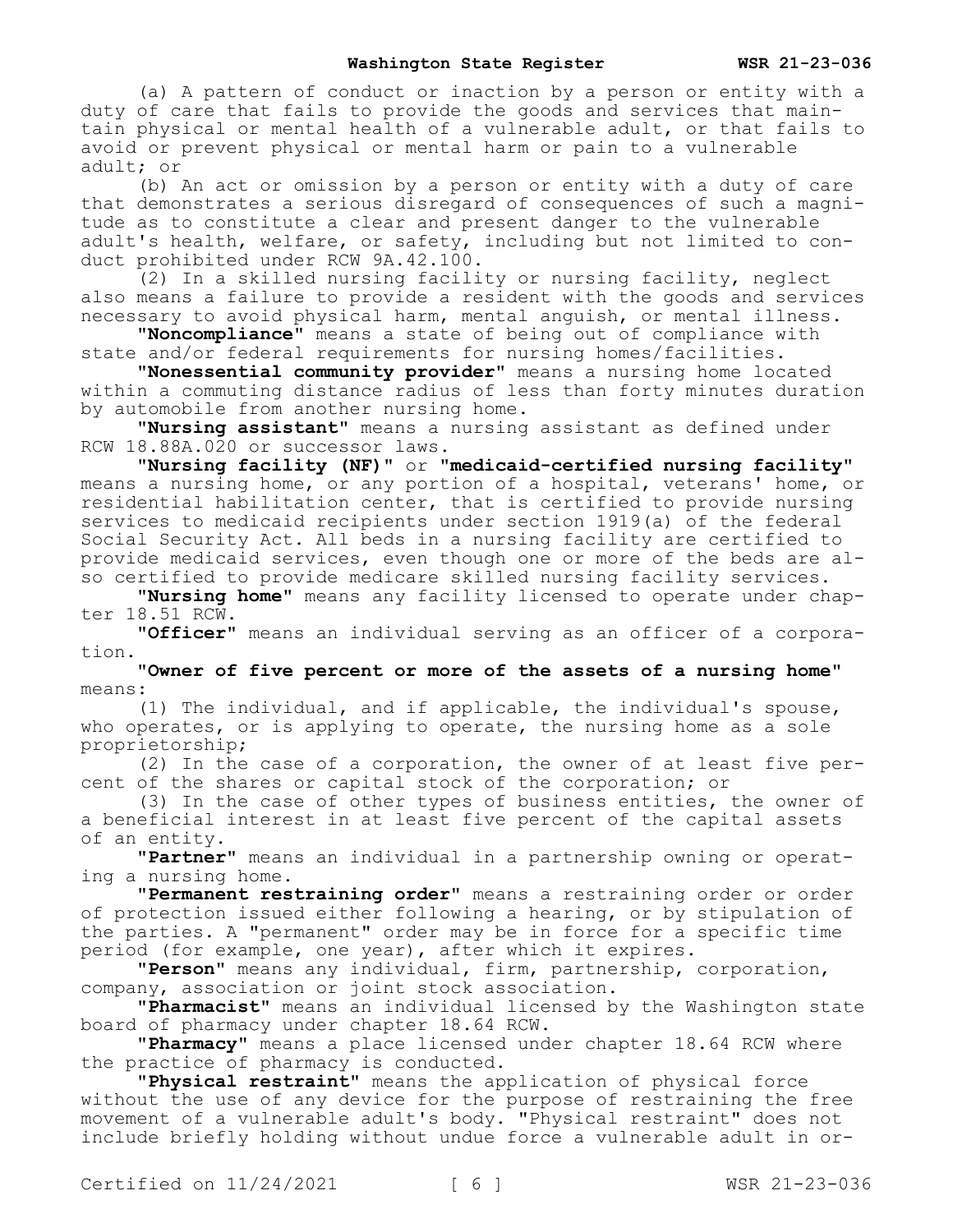der to calm or comfort him or her, or holding a vulnerable adult's hand to safely escort him or her from one area to another.

**"Physician's assistant (PA)"** means a physician's assistant as defined under chapter 18.57A or 18.71A RCW or successor laws.

**"Plan of correction"** is a nursing home's written response to cited deficiencies that explains how it will correct the deficiencies and how it will prevent their reoccurrence.

**"Reasonable accommodation"** and **"reasonably accommodate"** has the meaning given in federal and state antidiscrimination laws and regulations. For the purpose of this chapter:

(1) Reasonable accommodation means that the nursing home must:

(a) Not impose admission criteria that excludes individuals unless the criteria is necessary for the provision of nursing home services;

(b) Make reasonable modification to its policies, practices or procedures if the modifications are necessary to accommodate the needs of the resident;

(c) Provide additional aids and services to the resident.

(2) Reasonable accommodations are not required if:

(a) The resident or individual applying for admission presents a significant risk to the health or safety of others that cannot be eliminated by the reasonable accommodation;

(b) The reasonable accommodations would fundamentally alter the nature of the services provided by the nursing home; or

(c) The reasonable accommodations would cause an undue burden, meaning a significant financial or administrative burden.

**"Receivership"** is established by a court action and results in the removal of a nursing home's current licensee and the appointment of a substitute licensee to temporarily operate the nursing home.

**"Recurring deficiency"** means a deficiency that was cited by the department, corrected by the nursing home, and then cited again within fifteen months of the initial deficiency citation.

**"Registered nurse"** means an individual licensed to practice as a registered nurse under chapter 18.79 RCW.

**"Rehabilitative services"** means the planned interventions and procedures which constitute a continuing and comprehensive effort to restore an individual to the individual's former functional and environmental status, or alternatively, to maintain or maximize remaining function.

**"Resident"** generally means an individual residing in a nursing home. Except as specified elsewhere in this chapter, for decision-making purposes, the term "resident" includes the resident's surrogate decision maker acting under state law. The term resident excludes outpatients and individuals receiving adult day or night care, or respite care.

**"Resident care unit"** means a functionally separate unit including resident rooms, toilets, bathing facilities, and basic service facilities.

**"Respiratory isolation"** is a technique or techniques instituted to prevent the transmission of pathogenic organisms by means of droplets and droplet nuclei coughed, sneezed, or breathed into the environment.

**"Siphon jet clinic service sink"** means a plumbing fixture of adequate size and proper design for waste disposal with siphon jet or similar action sufficient to flush solid matter of at least two and one-eighth inches in diameter.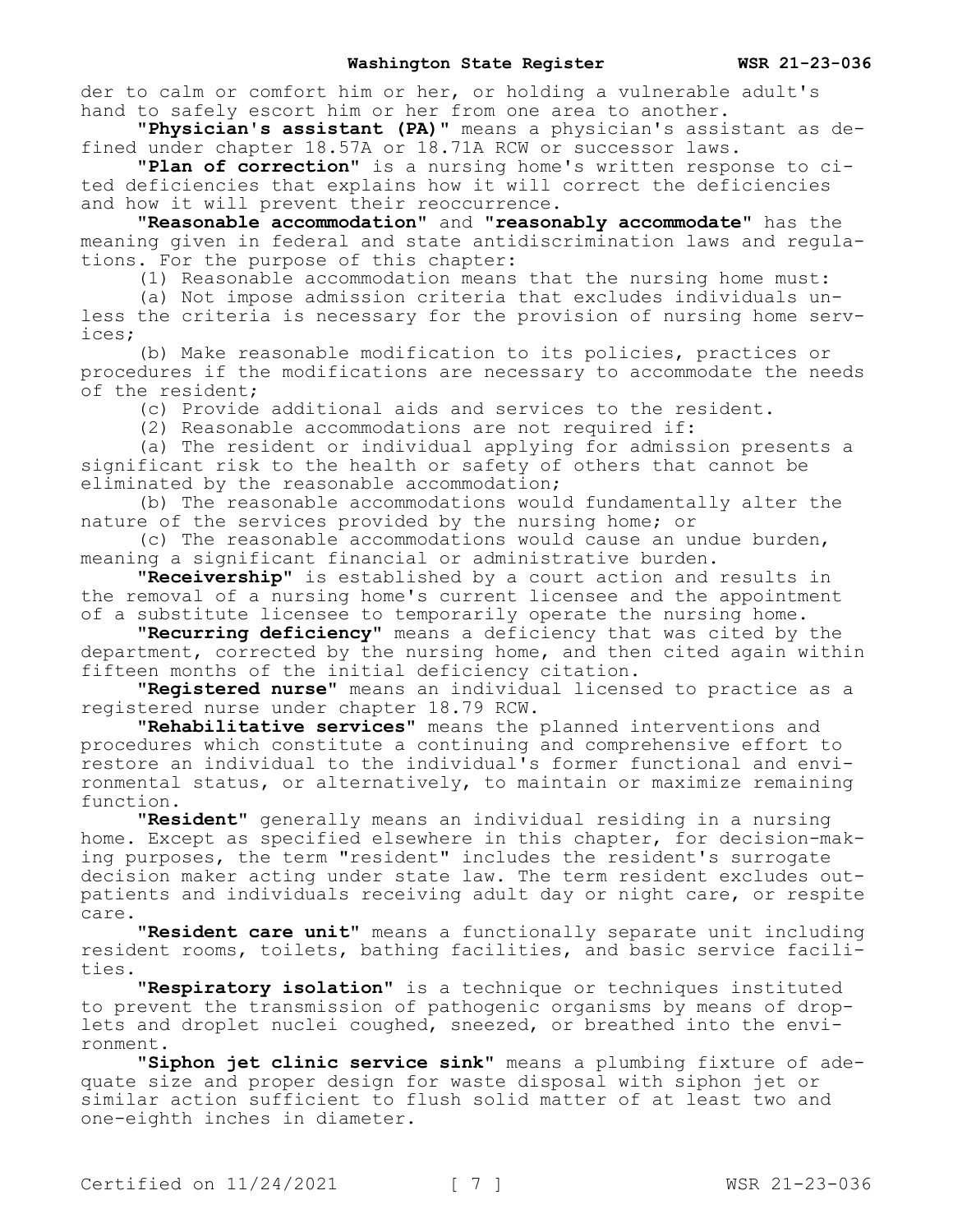**"Skilled nursing facility (SNF)"** or **"medicare-certified skilled nursing facility"** means a nursing home, a portion of a nursing home, or a long-term care wing or unit of a hospital that has been certified to provide nursing services to medicare recipients under section 1819(a) of the federal Social Security Act.

**"Small nonessential community providers"** means nonessential community providers that have sixty or fewer nursing home licensed beds, even if some of those beds are not set up or are not in use.

**"Social/therapeutic leave"** means leave which is for the resident's social, emotional, or psychological well-being; it does not include medical leave.

**"Staff work station"** means a location at which nursing and other staff perform charting and related activities throughout the day.

**"Stop placement"** or **"stop placement order"** is an action taken by the department prohibiting nursing home admissions, readmissions, and transfers of patients into the nursing home from the outside.

**"Substantial compliance"** means the nursing home has no deficiencies higher than severity level 1 as described in WAC 388-97-4500, or for medicaid certified facility, no deficiencies higher than a scope and severity "C."

**"Surrogate decision maker"** means a resident representative or representatives as outlined in WAC 388-97-0240, and as authorized by RCW 7.70.065.

**"Survey"** means the same as **"inspection"** as defined in this section.

**"Temporary manager"** means an individual or entity appointed by the department to oversee the operation of the nursing home to ensure the health and safety of its residents, pending correction of deficiencies or closure of the facility.

**"Temporary restraining order"** means restraining order or order of protection that expired without a hearing, was dismissed following an initial hearing, or was dismissed by stipulation of the parties before an initial hearing.

**"Termination"** means an action taken by:

(1) The department, or the nursing home, to cancel a nursing home's medicaid certification and contract; or

(2) The department of health and human services Centers for Medicare and Medicaid Services, or the nursing home, to cancel a nursing home's provider agreement to provide services to medicaid or medicare recipients, or both.

**"Toilet room"** means a room containing at least one toilet fixture.

**"Uncorrected deficiency"** is a deficiency that has been cited by the department and that is not corrected by the licensee by the time the department does a revisit.

**"Violation"** means the same as **"deficiency"** as defined in this section.

**"Volunteer"** means an individual who is a regularly scheduled individual not receiving payment for services and having unsupervised access to a nursing home resident.

**"Vulnerable adult"** includes a person:

(1) Sixty years of age or older who has the functional, mental, or physical inability to care for himself or herself;

(2) Found incapacitated under chapter 11.88 RCW;

(3) Who has a developmental disability as defined under RCW 71A.10.020;

(4) Admitted to any facility;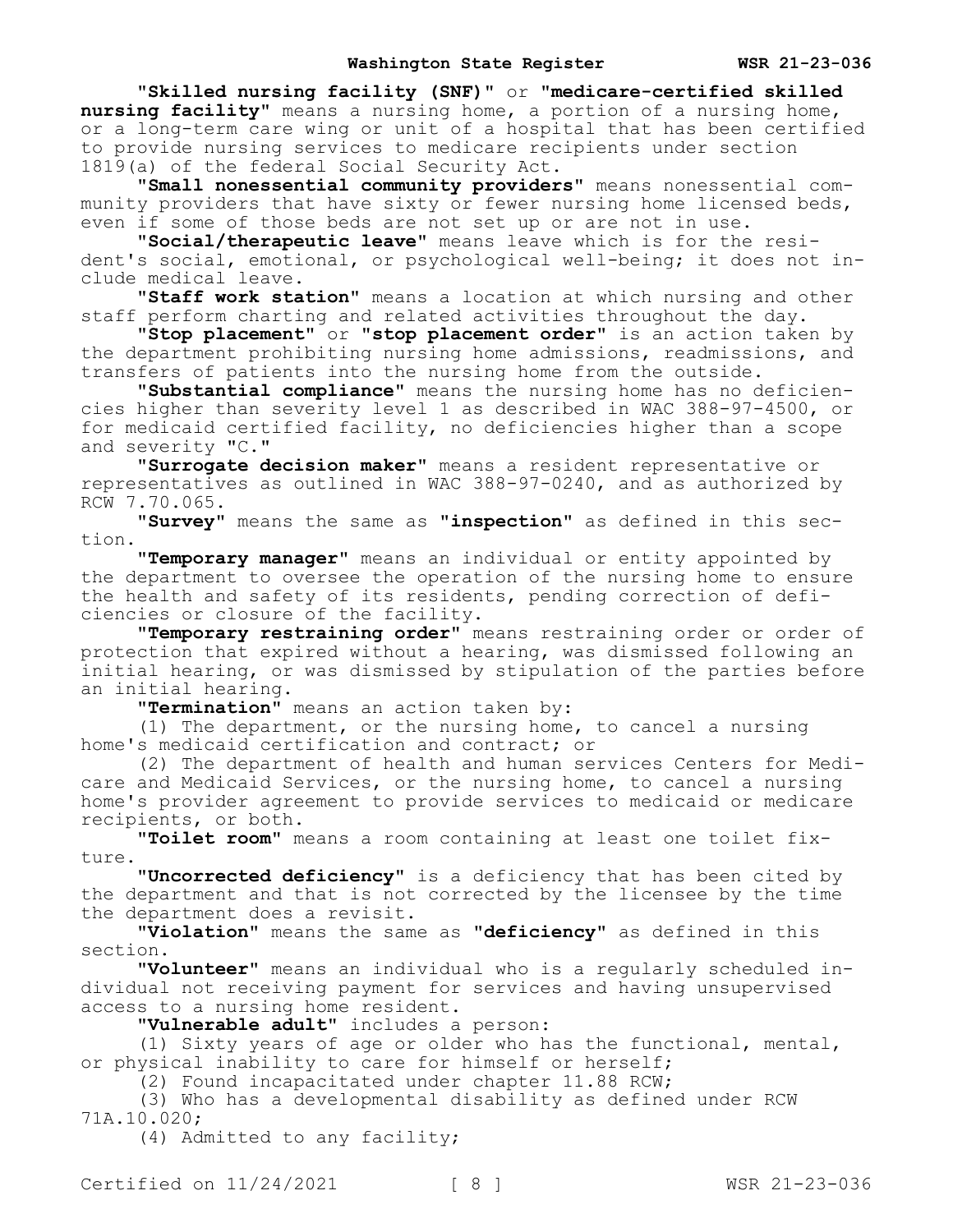(5) Receiving services from home health, hospice, or home care agencies licensed or required to be licensed under chapter 70.127 RCW;

(6) Receiving services from an individual provider; or

(7) Who self directs his or her own care and receives services from a personal aide under chapter 74.39 RCW.

**"Whistle blower"** means a resident, employee of a nursing home, or any person licensed under Title 18 RCW, who in good faith reports alleged abandonment, abuse, financial exploitation, or neglect to the department, the department of health or to a law enforcement agency.

[Statutory Authority: Chapters 18.51, 74.42, 74.34, 74.46 RCW, 2015 2nd sp.s. c 2, 2015 c 268, and 2016 c 131. WSR 16-23-094, § 388-97-0001, filed 11/16/16, effective 12/17/16. Statutory Authority: RCW 74.39A.056 and chapters 74.42, 18.51 RCW. WSR 14-14-027, \$  $388-97-0001$ , filed  $6/24/14$ , effective  $7/25/14$ . Statutory Authority: Chapters 18.51 and 74.42 RCW. WSR 14-12-040, § 388-97-0001, filed 5/29/14, effective 6/29/14; WSR 13-04-093, § 388-97-0001, filed 2/6/13, effective 3/9/13; WSR 11-22-077, § 388-97-0001, filed 11/1/11, effective 12/2/11; WSR 10-02-021, § 388-97-0001, filed 12/29/09, effective 1/29/10. Statutory Authority: Chapters 18.51 and 74.42 RCW and 42 C.F.R. 489.52. WSR 08-20-062, § 388-97-0001, filed 9/24/08, effective 11/1/08.]

AMENDATORY SECTION (Amending WSR 16-23-094, filed 11/16/16, effective 12/17/16)

**WAC 388-97-1090 Direct care hours.** (1) Each nursing home must provide a minimum of 3.4 hours of direct care per resident day (HRD). Direct care means the staffing domain identified and defined in the Centers for Medicare and Medicaid Services' five star quality rating system and as reported through the Centers for Medicare and Medicaid Services' payroll-based journal. Compliance with the minimum staffing standard must be measured using the Centers for Medicare and Medicaid Services' payroll based journal and nursing home census and payroll data.

(a) For purposes of calculating hours per resident day minimum staffing standards for facilities with sixty-one or more licensed beds, the director of nursing services classification (job title code five), as identified in the Centers for Medicaid and Medicaid Service's payroll-based journal, shall not be used.

(b) For facilities with sixty or fewer beds, the director of nursing services classification (job title code five) shall be included in calculating hours per resident day minimum staffing standards.

(2) On a quarterly basis the department will use the Centers for Medicare and Medicaid Services' payroll based journal to determine compliance with the minimum staffing standard.

(3) Payroll based journal data must be submitted after the end of each calendar quarter and filed electronically.

(4) The department will presume that all hours worked by direct care employees at the nursing home have been spent providing direct care.

(5) The department may use census and payroll data from facilities to perform enforcement audits.

(6) The department must periodically review the nursing home's census information, reported staff hours, and payroll data to deter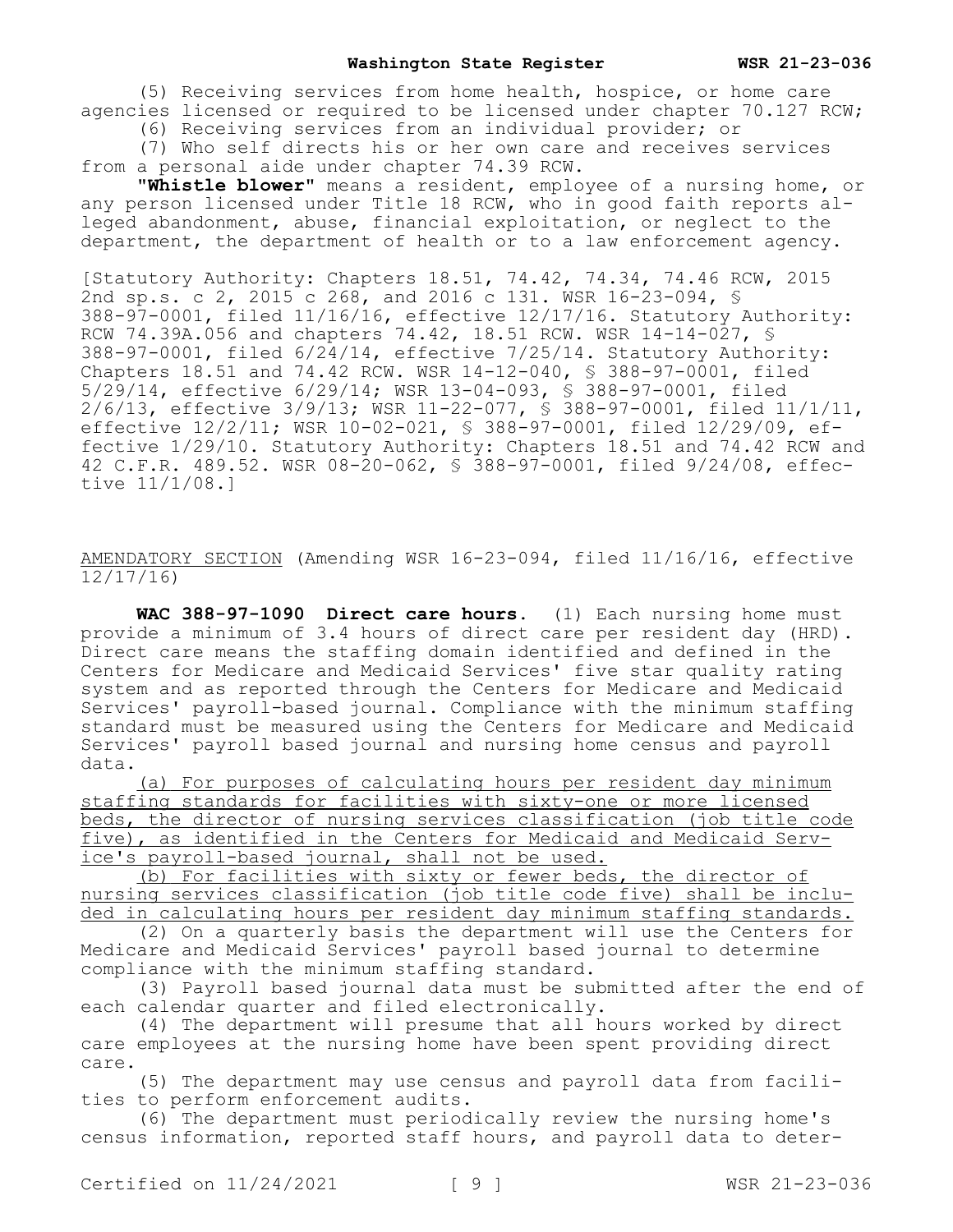mine whether HRD figures are relatively constant throughout a quarter or are being increased at the end of the quarter through unusual spending on direct care.

(7) A nursing home may use the hours of geriatric behavioral health workers as defined under RCW 74.42.010 to meet this section's direct care minimum staffing requirements.

(8) A nursing home that fails to meet the minimum staffing requirement of 3.4 hours and of direct care per resident day for any quarter is subject to a fine. The department will determine the amount of the fine as follows:

(a) The fine must be based on the total cost the nursing home would have incurred had it complied with the 3.4 HRD requirement;

(b) The department will use a formula that calculates a fine based on the cost of certified nurse aid wages and benefits for the missing staff hours;

(c) If the nursing home believes that the department's application of the standard in subsection (8)(b) of this section is inequitable, it may explain its position to the department and request consideration of an alternative method of calculating the fine; and

(d) The fine will be one and a half times the additional amount it would have cost the nursing home to provide direct care at the 3.4 HRD standard for a nursing home's first violation and two times the additional amount for each subsequent violation by the nursing home. After a nursing home has not violated the 3.4 HRD requirement for three years the department will reset the nursing home's status and treat any subsequent violation as an initial violation.

(9) If a noncompliant nursing home believes that it made a goodfaith effort to meet the minimum staffing requirement and asks that the penalty not be imposed, the department may in its sole discretion waive the penalty.

(10) If the department waives a nursing home's fine under subsection (9) of this section, its noncompliance with the 3.4 HRD requirement must not count as a violation for determining whether a future violation is a first violation or a subsequent violation under subsection (8)(d) of this section and must not count as a violation for the purposes of resetting a nursing home's status under section (8)(d).

(11) The amount of money the nursing home would have been required to spend to reach 3.4 HRD must be treated as a direct care cost for the year in which the staffing was deficient for settlement purposes. The portion of the fine representing the additional one-half or one times that amount is a penalty, and will not be added to the actual costs of the nursing home in the settlement process.

(12) The department will monitor compliance with the 3.4 HRD minimum staffing requirement for the quarter beginning July 1, 2016, but will not impose any penalties on nursing homes that do not comply during that quarter. The department instead will notify noncomplying nursing homes what their penalty would otherwise have been, and will require those nursing homes to submit a written plan for correcting the deficiency. The department will begin imposing fines for the quarter beginning October 1, 2016. Noncompliance with the 3.4 HRD requirement during the quarter beginning July 1, 2016 must not count as a first violation for fine calculation purposes under subsection (8)(d) of this section.

(13) The nursing home must pay penalties under WAC 388-97-1090(8) by check. The department will deposit penalty checks into the nursing home quality enhancement account in the custody of the state treasurer. The department's secretary, or the secretary's designee, may au-